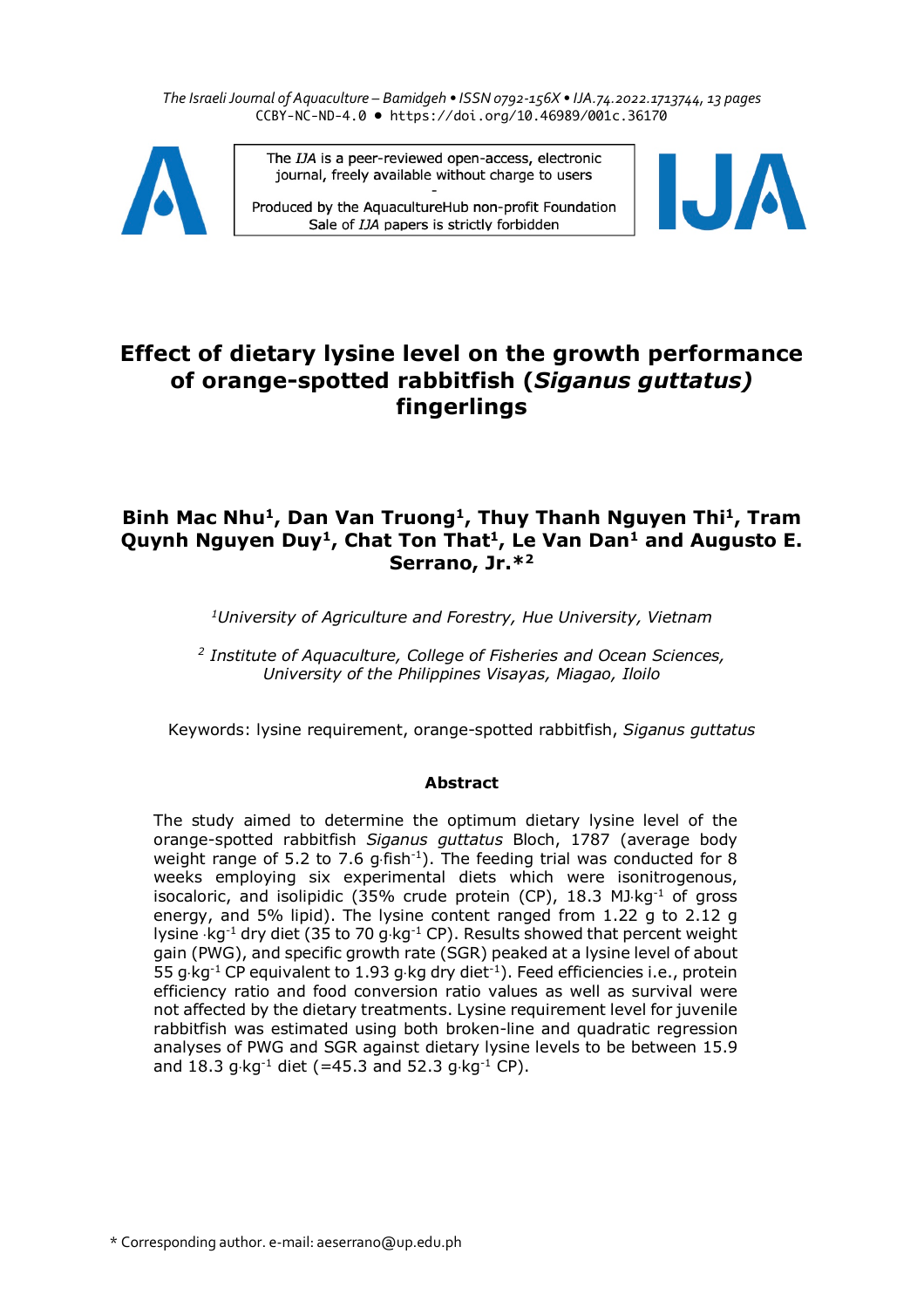#### 2 *Binh et al., 2022*

#### **Introduction**

Orange-spotted rabbitfish *(Siganus guttatus)* is one of the marine fishes with high economic value, a good market, and is a euryhaline species i.e. has wide adaptability to salt concentrations from 1 ppt to seawater. The fish is relatively fast-growing and has a wide food spectrum (Carumbana and Luchavez, 1979; Tacon et al., 1990). In Vietnam, rabbitfish is a fish of particular interest because of its many advantages such as its delicious meat and is popular with consumers (Phu, 2021). In the Philippines, it is a commodity very well suited for aquaculture since it has a high consumer preference and market value (Tabugo et al., 2012).

Several species of rabbitfish species are candidates for culture, namely, *S. argenteus, S. canialiculatus, S. guttatus, S. javus* and *S. rivalutus*. These fish display high tolerance to environmental factors, rough handling and crowding (Carumbana and Luchavez, 1979). The highest growth rate was reported by Horstmann (1975) at 5.0-6.5 g per week for all the rabbitfish species. They are opportunistic omnivores, capable of feeding on amphipods, copepods, sponges, Foraminifera, crustaceans, and brittle stars (Bwathondi, 1982). Under controlled conditions, they can be trained to readily accept artificial feeds, making them feasible to be grown on a commercial scale (Parazo, 1990). While rabbitfish larvae are zooplankton feeders, the fry and adults are primarily herbivorous (Suyehiro, 1942). They nibble on the marine vegetation (Munro, 1967). In captivity, rabbitfish become omnivorous, ingesting algae and a variety of feedstuffs, e.g. fish scraps, mussel and shrimp meat, rice bran, chicken and rabbit pellets (Von Westernhagen, 1974). This makes it easy to feed rabbitfish with artificial dry diets.

For the *S. guttatus* fry, feeds containing 35% protein and 3832 kcal×kg-1 were considered economical (Parazo, 1990). However, protein requirements may vary for rabbitfish species e.g., *S. javus*, diets containing 35-46% protein grow best (Basyari and Tanaka, 1989) while in *S. canaliculatus* fry, rapid growth was observed when fed diets containing 58% protein (Basyari and Tanaka, 1989). For the juvenile *S. canaliculatus*, Tacon et al. (1990) have found that the best growth and feed efficiency was observed for rabbitfish fed a diet containing 31% crude protein 8% lipid, and 38% carbohydrate. In supplemental feeding in the grow-out phase, Emata (1991) reported that a supplemental diet containing 26% protein promoted higher growth of rabbitfish in ponds than fish-fed diets containing 21% protein. The variable observations in fry and juvenile rabbitfish could be due to the fact that there are no real protein requirements but rather, there are amino acid requirements.

The protein utilization efficiency of fish is highly dependent on the proportion and ratio of the essential amino acids (EAAs) and non-essential amino acids (NEAAs) content of the feed (Akiyama et al., 1997). However, all the EAAs must be included in the fish feed at an optimum requirement level (NRC, 2011) and deficiency of these EAAs in the diets can result in suboptimal growth because of low nutrient utilization (Andersen et al., 2016).

Lysine is the first limiting essential amino acid in most plant-based feedstuffs incorporated in aquafeed (Mai et al., 2006). Lysine is found in high amount in fish muscle tissue, has an important role in the growth, nitrogen balance, collagen synthesis and carnitine synthesis (Sandell and Daniel, 1988; Michelato et al., 2016; Dias et al., 2001). Lysine deficiency in feed leads to decreased growth, appetite and protein utilization with fin erosion and high mortality in many fish (Khan and Abidi, 2011; NRC, 2011). Garg et al. (2022) note that there is a large difference in dietary lysine requirement for fish in literature and suggested that dietary lysine levels should be optimized.

The present study was conducted to determine the requirement for lysine of the rabbitfish by assessing the effect of various levels of dietary lysine on growth, survival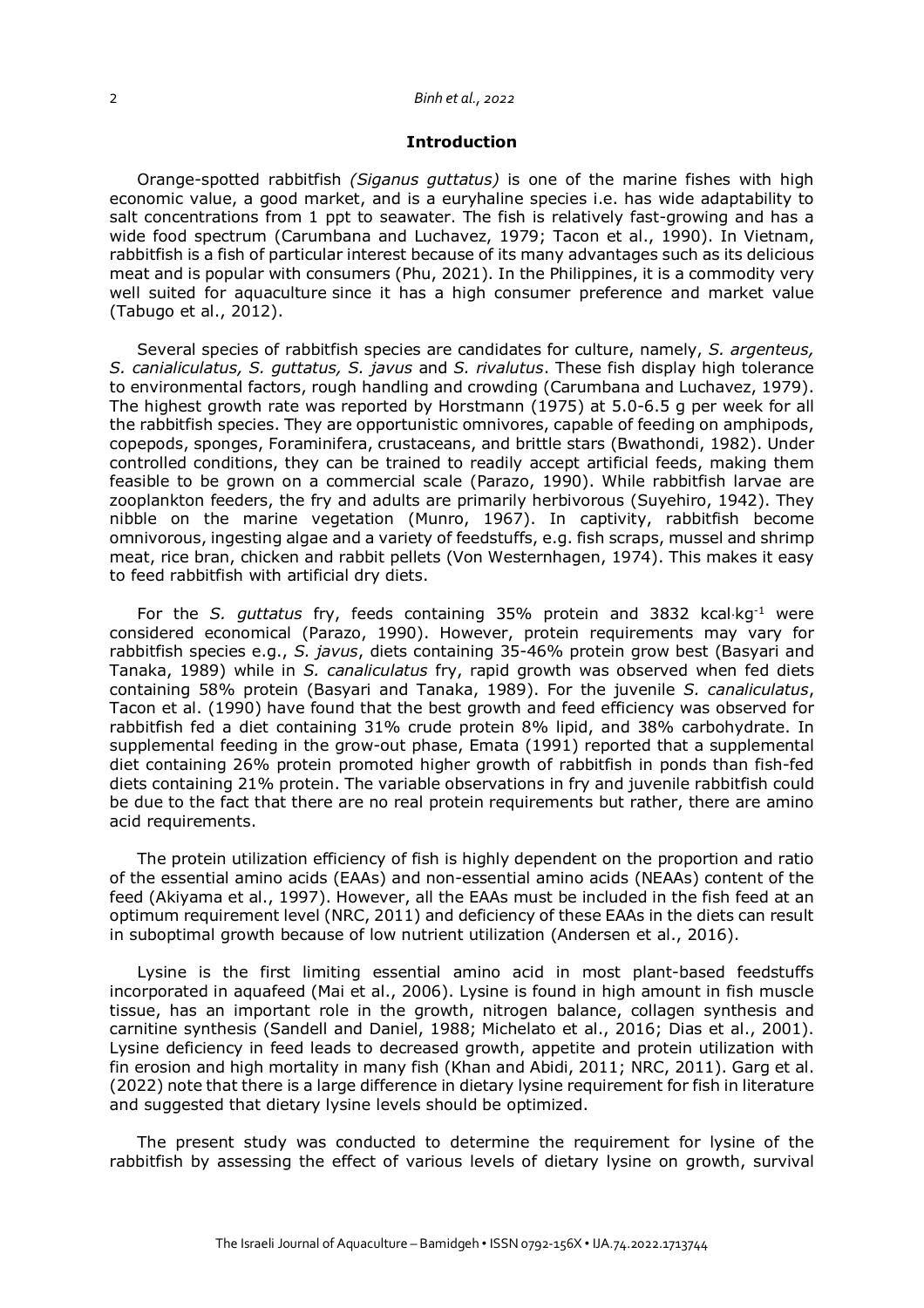rate, feed conversion ratio and protein use efficiency of *Siganus guttatus* at the fingerling stage.

Lysine requirements have been quantified and reported for other aquaculture species. The need to quantify a dietary lysine requirement for the orange-spotted rabbitfish is essential. Therefore, the objective of the present study was to determine the dietary lysine requirement of this fish species by assessing the effect of various levels of dietary lysine on growth, survival rate, feed conversion ratio and protein use efficiency of *Siganus guttatus* fingerlings.

## **Materials and Methods**

#### *Experimental design*

The composition of the experimental diets is shown in **Table 1**. Five isonitrogenous (35% crude protein) and isocaloric  $(18.3 \text{ MJ/kg}^{-1})$  diets were formulated and supplemented with L-lysine HCL (Sigma Aldrich, St. Louis MO, USA) at an expected increment of 5  $q$ ·kg<sup>-1</sup> crude protein. However, analyzed lysine level were reflected on the label of the dietary treatments (35, 40, 44, 53, 61, and 70  $g \cdot kg^{-1}$  crude protein, CP); each treatment was replicated three times. The added crystal lysine replaced an equal mixture of nonessential amino acids (NEAA) in each experimental diet. The experiment was conducted in a completely randomized design (CRD) which lasted for 8 weeks.

The range of dietary levels of the essential amino acid of interest to be included in the experimental diets must be based on the content of that amino acid in the body of the fish (Yan Q et al., 2007). In the present study, we collected samples of the rabbitfish for analysis and were sent to the National Institute of Livestock, Vietnam for amino acid profiling. Briefly, 40 individuals of *Siganus guttatus* fingerlings with an average weight range of 5.2 to 7.6 g $\cdot$ fish $^{-1}$  were collected, washed, internal organs removed, dried at  $100^{\circ}$ C, pulverized, and packed for analysis. Results showed that the average lysine content in the rabbitfish was  $46.8$  g $kg^{-1}$  CP. Based on this result, we prepared six dietary levels of lysine in which the expected optimum dietary lysine level was situated somewhere in the middle of the range.

#### *Experimental feed preparation*

Proximate composition and amino acid content of the ingredients were analyze and formed the basis for the formulation of the diets in terms of gross energy, crude protein, lipid as well as lysine level. A mixture of crystalline amino acids was added to ensure balance with the body's amino acids, except for the lysine levels. The experimental diet was so formulated to contain CP of 35% and gross energy (GE) of 18.3 MJ kg<sup>-1</sup>. The diets were a blend of fish meal, casein, gelatin, dextrin, cellulose, carboxymethyl cellulose, fish oil, vegetable oil, vitamin and mineral mix, crystalline lysine.

|                                     | <b>Table 1</b> Composition of the five experimental diets containing different levels of lysine fed to the |  |
|-------------------------------------|------------------------------------------------------------------------------------------------------------|--|
| rabbitfish fingerlings for 8 weeks. |                                                                                                            |  |
| Ingradiante                         | Additional lycing lovels                                                                                   |  |

| Ingredients                       |           |        |        | Additional lysine levels |        |        |
|-----------------------------------|-----------|--------|--------|--------------------------|--------|--------|
|                                   | lysine 35 | lysine | lysine | Iysine                   | Iysine | lysine |
| $\textsf{Case} \textsf{in}^1$     | 10.0      | 10.0   | 10.0   | 10.0                     | 10.0   | 10.0   |
| Fish meal <sup>2</sup>            | 6.5       | 6.5    | 6.5    | 6.5                      | 6.5    | 6.5    |
| Dextrin                           | 38.0      | 38.0   | 38.0   | 38.0                     | 38.0   | 38.0   |
| Gelatin                           | 4.0       | 4.0    | 4.0    | 4.0                      | 4.0    | 4.0    |
| $\alpha$ -cellulose               | 6.5       | 6.5    | 6.5    | 6.5                      | 6.5    | 6.5    |
| EAA $mix3$                        | 10.0      | 10.0   | 10.0   | 10.0                     | 10.0   | 10.0   |
| $NEAA$ mix <sup>4</sup>           | 11.0      | 10.8   | 10.6   | 10.5                     | 10.3   | 10.1   |
| Crystalline lysine                | 0.0       | 0.2    | 0.4    | 0.5                      | 0.7    | 0.9    |
| Vitamins/mineral mix <sup>5</sup> | 4.0       | 4.0    | 4.0    | 4,0                      | 4.0    | 4.0    |
| Carboxymethyl cellulose           | 5.0       | 5.0    | 5.0    | 5.0                      | 5.0    | 5.0    |
| Soybean oil                       | 5.0       | 5.0    | 5.0    | 5.0                      | 5.0    | 5.0    |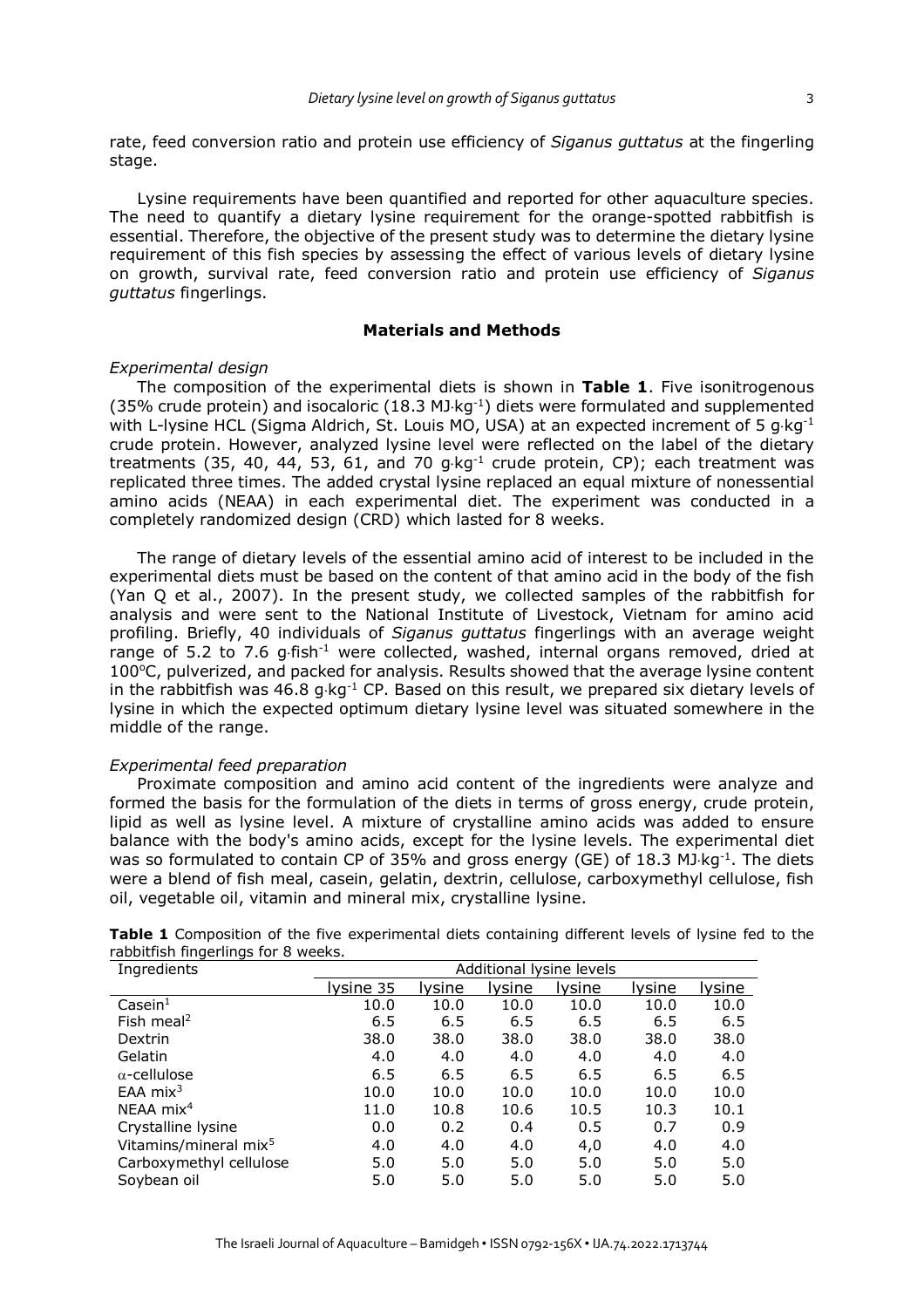4 *Binh et al., 2022*

| Total               | 100.0 | 100.0 | 100.0 | 100.0 | 100.0 | 100.0 |
|---------------------|-------|-------|-------|-------|-------|-------|
| Analyzed CP (%)     | 35.2  | 34.9  | 35.1  | 34.8  | 35.2  | 35.1  |
| Analyzed lysine (%) | 1.22  | 1.40  | 1.54  | 1.83  | 2.14  | 2.45  |
| Est. GE $(MJ kg-1)$ | 18.3  | 18.3  | 18.3  | 18.3  | 18.3  | 18.3  |

<sup>1</sup>Casein (g·100g<sup>-1</sup>): Leucine 9.2, lysine 8.9, valine 6.8, histidine 3.8, isoleucine 5.6, methionine 1.8, threonine 4.4, *phenylalanine 5.3, arginine 3.3*

*2Fish meal (g*×*100g-1): Methionine 1.63, Cystine 0.56, Lysine 5.31, Threonine 2.48, Arginine 3.50 Isoleucine 2.20, Leucine 4.20, Valine 2.29, Histidine 1.71, Tryptophan 0.82*

*3EAA mix (g*×*100g-1): arginine 1.658, histidine 0.392, isoleucine 2.262, leucine 1.072, lysine variable, methionine 1.086, phenylalanine 1.648, threonine 1.092, tryptophan 0.472, valine 1.770.*

*4NEAA mix (g*×*100g-1): cystine 0.896, tyrosine 0.980, alanine 1.420, aspartic acid 0.144, proline variable, glycine variable 5Vitamin mix: vitamin A, 4.000.000UI; vitamin D3, 800.000UI; vitamin E, 8.500UI; vitamin K3, 750UI; vitamin B1, 375UI; vitamin C, 8.750UI; vitamin B2, 1.600mg; vitamin B6, 750mg; folic acid, 200mg; vitamin B12, 3.000mcg; biotin, 20.000mcg; methionine, 2.500mg; Mn, Zn, Mg, K and Na, 10mg.*

Ingredients in relatively larger amounts in the diet such as fishmeal, casein, cellulose, and dextrin were mixed together, and those that were in relatively smaller quantity such as vitamins, minerals, and oil were mixed together. The binder was gelatinized, and mixed with the above mixture to create a bond for the feed when extruding the pellets. The feed was then extruded into a pelletizing machine with a mesh size of 3mm, the resulting pellets were dried at 100°C and refrigerated to 4°C until use.

**Table 2** Analysis of 10 essential amino acids composition in the experimental diet (lysine = Lys) and in the body of the rabbitfish  $(q \cdot 100q^{-1})$  dry diet).

| Treatments/   | Lys $35$ | Lys $40$ | Lys $44$ | Lys $53$ | Lys $61$ | $Lys$ 70 | Rabbitfish |
|---------------|----------|----------|----------|----------|----------|----------|------------|
| Arginine      | 2.74     | 2.75     | 2.78     | 2.73     | 2.79     | 2.80     | 2.78       |
| Histidine     | 0.44     | 0.46     | 0.45     | 0.46     | 0.45     | 0.48     | 0.45       |
| Leucine       | 1.61     | 1.64     | 1.61     | 1.65     | 1.69     | 1.65     | 1.66       |
| Isoleucine    | 1.41     | 1.40     | 1.47     | 1.46     | 1.44     | 1.45     | 1.44       |
| Lysine        | 1.22     | 1.40     | 1.54     | 1.83     | 2.14     | 2.45     | 1.56       |
| Methionine    | 0.61     | 0.64     | 0.62     | 0.61     | 0.63     | 0.62     | 0.62       |
| Phenylalanine | 1.49     | 1.51     | 1.53     | 1.51     | 1.53     | 1.54     | 1.53       |
| Threonine     | 1.22     | 1.25     | 1.25     | 1.27     | 1.27     | 1.24     | 1.26       |
| Valine        | 1.11     | 1.14     | 1.16     | 1.12     | 1.12     | 1.18     | 1.14       |
| Tryptophan    | 1.26     | 1.26     | 1.29     | 1.23     | 1.26     | 1.28     | 1.23       |

 $*$  Number of replicates for analyzes n = 3; Rabbitfish has an average crude protein content of 35.6% (% in dry matter).

#### *Experimental fish and facility*

Rabbit fish fingerlings (initial average body weight of  $5.28q$  fish<sup>-1</sup>) were procured from the Center for Aquaculture Research, Application and Technology Transfer, University of Agriculture and Forestry, Hue University. Fish were transported to the laboratory and acclimatized in composite tanks for 3 weeks. During acclimation, rabbitfish were fed with commercial feed for 2 weeks. Fish then were weaned into the experimental diet by feeding initially mixed commercial and corresponding experimental feed for 1 week with the test feed being gradually increased in proportion until it became 100% pure formulated test diet and this point was considered the start of the experiment. Following random distribution of fingerling scats to their respective experimental units at 30 fish tank<sup>-1</sup>, fed with the experimental diet twice daily at 0800 and 1600 h at the rate of 5% body weight. Feeding was closely monitored to ensure that the fish consumed the daily ration completely. Water quality parameters such as temperature, salinity, pH, DO, NH3 were monitored twice a week. Fifteen to 20 fish in each tank were randomly caught, batchweighed, and individual length measured.

The experiment was conducted in a recirculating water system consisting of 18 composite tanks with a total volume capacity of 4  $\mathrm{m}^3$  and containing 3.5  $\mathrm{m}^3$  of water.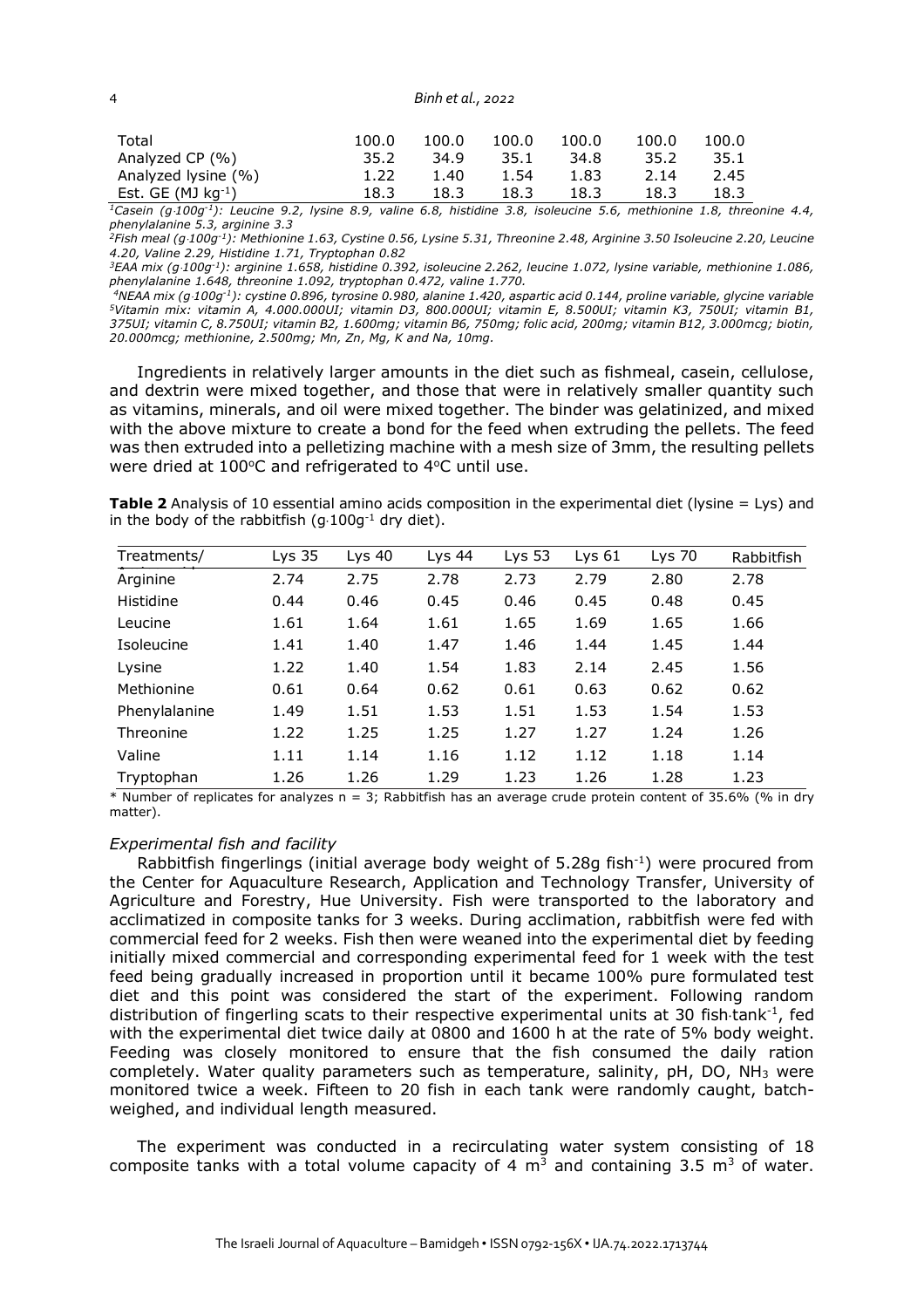Additionally, there were also storage tanks, settling tanks, chlorine reduction tanks, aerators, water pumps, circulating water purifiers, electrical systems, fresh water systems.

#### *Calculations*

At the end of the experiment, the following performance and feed efficiency indices were evaluated: percent weight gain (PWG), specific growth rate (SGR), survival rate (SR), feed conversion ratio (FCR), and protein efficiency ratio (PER) according to the equation below:

PWG (%): PWG (%)= $\frac{W_{-2} - W_1}{W_1} \times 100$ 

SGR 
$$
(\frac{96}{d}) = \frac{\ln (W_2) - \ln (W_1)}{t_2 - t_1} \times 100
$$
  
Where

 $W_1$ : Average weight at start of the experiment,  $t_1$  $W_2$ : Average weight at termination of the experiment,  $t_2$  $t_2$  -  $t_1$ : Feeding experiment period

Survival rate (SR): SR (%) =  $\frac{Total number of fish at the end of the experiment}{Total number of fish initially stored in the experiment} \times 100$ 

Feed conversion ratio (FCR):  $FCR = \frac{The amount of feed the fish has consumed (kg) }{The weight of the fish increases (kg)}$ 

Protein efficiency ratio (PER):  $PER = \frac{Weight \ gain \ of \ fish \ (g)}{Amount \ of \ protein \ consumed \ (g)}$ 

#### *Statistical analysis*

Data were analyzed as a completely randomized design and presented as means  $\pm$ standard deviation (SD, n=3). All data were tested for normality using the Kolmogorov-Smirnov test and homoscedasticity with Levene's test. Subsequently, a one-way analysis of variance (ANOVA) was applied to determine significant differences among dietary treatments, and Tukey's ranking test when significant differences were found (p<0.05). Statistical analysis was performed using Statistical Package for Social Sciences (SPSS version 20). Percent data were transformed into arcsine values prior to analysis. To determine the optimal dietary lysine requirement. The value of PWG and SGR was fitted in the broken-line linear and second-order polynomial regression analysis model to assess the optimum dietary lysine requirement of *S. guttatus* fingerlings.

### **Results**

#### *Water quality*

The mean water quality parameters during the duration of the experiment are presented in Table 3. No major fluctuations occurred in water temperature (°C), pH, DO (mg $\cdot$ l<sup>-1</sup>), salinity (S‰) and NH<sub>3</sub> (mg $\cdot$ l<sup>-1</sup>) and were within the recommended range for the rabbitfish.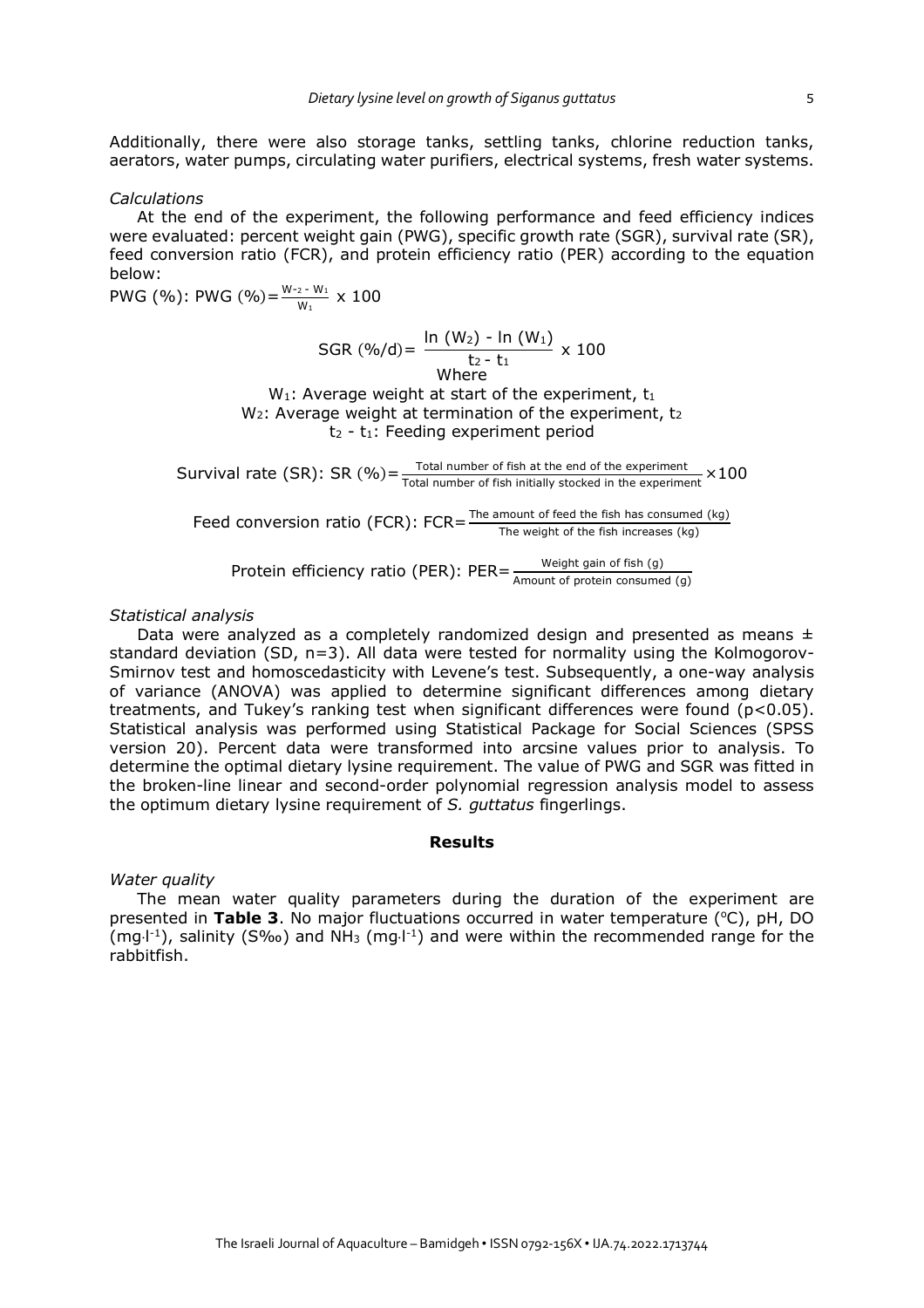| <b>Treatments</b>                | Lys <sub>35</sub>              | Lys 40                        | Lys 44                        | Lys $53$                      | Lys $61$                      | Lys 70                        |
|----------------------------------|--------------------------------|-------------------------------|-------------------------------|-------------------------------|-------------------------------|-------------------------------|
| (%)<br>Factors                   |                                |                               | min: max<br>$Mean \pm SEM$    |                               |                               |                               |
| Temperatur                       | 24.4-28.5                      | 25.22-28.4                    | 25.2-28.40                    | 25.55-28.4                    | 25.32-28.45                   | 25.24-28.5                    |
| e (°C),                          | $27.3 \pm 0.9^a$               | $27.1 \pm 0.44$ <sup>a</sup>  | $27.34 \pm 0.62$ <sup>a</sup> | $27.33 \pm 0.82$ <sup>a</sup> | $27.24 \pm 0.41$ <sup>a</sup> | $27.32 \pm 0.63$ <sup>2</sup> |
| DO $(mg·l-1)$                    | 3.55-5.67                      | 3.54-5.65                     | $3.54 - 5.62$                 | 3.56-5.58                     | 3.52-5.65                     | 5.10-5.65                     |
|                                  | $4.62 \pm 0.78$ <sup>a</sup>   | $4.60 \pm 0.84$ <sup>a</sup>  | $4.67 \pm 0.72$ <sup>a</sup>  | $4.63 \pm 0.83$ <sup>a</sup>  | $4.58 \pm 0.86$ <sup>a</sup>  | $4.65 \pm 0.84$ <sup>a</sup>  |
| pH                               | $7.31 - 8.20$                  | $7.22 - 8.40$                 | 7.24-8.45                     | $7.22 - 8.51$                 | 7.18-8.42                     | 7.33-8.45                     |
|                                  | $7.6 \pm 0.33$ <sup>a</sup>    | $7.62 \pm 0.41$ <sup>a</sup>  | $7.6 \pm 0.24$ <sup>a</sup>   | $7.67 \pm 0.22$ <sup>a</sup>  | $7.65 \pm 0.22$ <sup>a</sup>  | $7.67 \pm 0.23$ <sup>a</sup>  |
| NH <sub>3</sub> /NH <sub>4</sub> | $0.01 - 0.03$                  | $0.01 - 0.03$                 | $0.01 - 0.03$                 | $0.01 - 0.03$                 | $0.01 - 0.03$                 | $0.01 - 0.03$                 |
| $(mg·l-1)$                       | $0.018 \pm 0.004$ <sup>a</sup> | $0.02 \pm 0.001$ <sup>a</sup> | $0.018 \pm 0.004$ a           | $0.02 \pm 0.003$ <sup>a</sup> | $0.02 \pm 0.003$ <sup>a</sup> | $0.02 \pm 0.004$ <sup>2</sup> |
| Salinity                         | $20.0 - 25.0$                  | $20.0 - 25.0$                 | $20.0 - 25.0$                 | 20.0-25.0                     | $20.0 - 25.0$                 | $20.0 - 25.0$                 |
| $(\%0)$                          | $21.4 \pm 0.64$ <sup>a</sup>   | $21.47 \pm 0.51$ <sup>a</sup> | 21.50±0.49 <sup>a</sup>       | 21.20±0.47 <sup>a</sup>       | 21.42±0.43 <sup>a</sup>       | 21.30±0.37 <sup>z</sup>       |

**Table 3** Fluctuation of environmental factors during the feeding experiment (lysine = Lys).

*Growth performance and feed utilization efficiency*

**Table 4** Effect of lysine (Lys) levels on the growth performance of rabbitfish fingerlings (mean  $\pm$ SEM)

| Parameter                  |                             | Experimental diets           |                              |                              |                              |                    |  |
|----------------------------|-----------------------------|------------------------------|------------------------------|------------------------------|------------------------------|--------------------|--|
|                            | Lvs.35                      | $Lvs$ 40                     | Lys 44                       | $Lvs$ 53                     | $Lvs$ 61                     | Lys 70             |  |
| IBW(g)                     | $5.35 + 0.40a$              | $5.23 \pm 0.51$ <sup>a</sup> | $5.32 + 0.36a$               | $5.25 \pm 0.40$ <sup>a</sup> | $5.30 + 0.44$ <sup>a</sup>   | $5.32 + 0.41a$     |  |
| FBW(g)                     | $20.42 + 0.23$ c            | $22.31 + 0.35^b$             | $23.41 + 0.13$ <sup>a</sup>  | $23.33 + 0.42$ <sup>a</sup>  | $22.83+0.12$ <sup>ab</sup>   | $22.55 + 0.35^b$   |  |
| PWG(%)                     | $281.3 + 1.45$ <sup>d</sup> | $326.3 \pm 3.53$ c           | $340.0 + 3.46$ <sup>ab</sup> | $344.0 + 6.66$ <sup>a</sup>  | $331.3 + 3.76$ <sup>bc</sup> | $324.0 \pm 1.16$ c |  |
| $SGR$ (% d <sup>-1</sup> ) | $2.39 \pm 0.01$ c           | $2.59 + 0.02$ <sup>b</sup>   | $2.66 \pm 0.00$ <sup>a</sup> | $2.66 + 0.03a$               | $2.61 \pm 0.02$ <sup>b</sup> | $2.58 + 0.01b$     |  |

*a,b,c means with different letter superscript in the same row are significantly different (P< 0.05); SEM: Sample mean standard error. IBW=mean initial body weight; FBW=mean final body weight; PWG=percent weight gain; SGR= specific growth rate.*

For the growth trial, mean FBW ranged from 20.42 to 22.83 g, PWG was between 281.3 and 344.0% (**Table 4**), FCR ranged from 2.62 to 2.93 (**Table 5**), and survival ranged from 90.47% to 97.62% (**Table 6**). Results indicated significant differences in mean FBW, PWG, SGR, while there were no significant differences in either PER or FCR. Fish fed the Lys 35 diet performed poorly and significantly differed in the growth parameters from the fish reared on the other experimental diets.

FBW of the fish increased significantly from Lys 35 to Lys 45, peaked at Lys 55, and decreased significantly at Lys 60. There were no significant differences in the PWG values of Lys 40, Lys 45, and Lys 55 groups (*P* > 0.05), and only the extreme lysine levels of Lys 35 and Lys 60 groups showed significant differences from the rest of the dietary lysine treatments. For the feed utilization efficiency, both PER and FCR did not differ significantly between dietary groups (*P*>0.05, **Table 5**). Similarly, survival rates were very high (greater than 90%) and were not significantly different among dietary treatments. No signs of stress or other health problems were observed.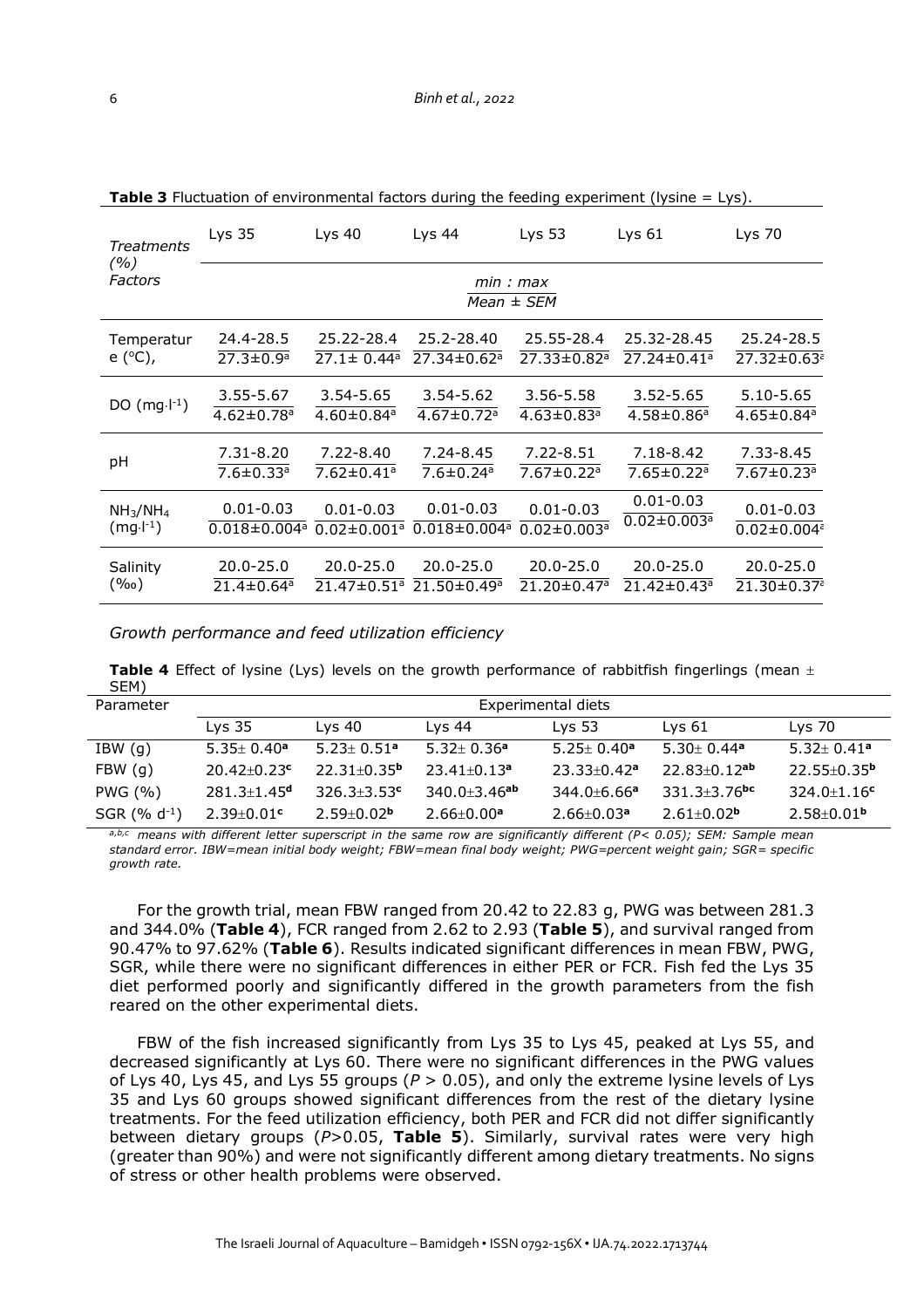|            |                              |                            |                            | Experimental diets           |                              |                              |
|------------|------------------------------|----------------------------|----------------------------|------------------------------|------------------------------|------------------------------|
|            | Lys <sub>35</sub>            | Lvs 40                     | Lvs 44                     | Lvs 53                       | Lvs 61                       | Lys 70                       |
| <b>PER</b> | $1.10+0.03$ <sup>a</sup>     | $1.21 + 0.07$ <sup>a</sup> | $1.16 + 0.12$ <sup>a</sup> | $1.28 \pm 0.05$ <sup>a</sup> | $1.26 \pm 0.05$ <sup>a</sup> | $1.14 \pm 0.03$ <sup>a</sup> |
| FCR        | $3.05 \pm 0.09$ <sup>a</sup> | $2.77+0.15a$               | $2.93 + 0.30a$             | $2.62 + 0.10a$               | $2.65 + 0.09a$               | $2.93 + 0.07$ a              |

**Table 5** Effect of dietary lysine levels on feed utilization efficiency (lysine = Lys).

*a,b,c means with different letter superscript in the same row are significantly different (P< 0.05); SEM: standard error of the mean; PER=protein efficiency ratio; FCR=food conversion ratio.*

#### *Dietary estimate requirements*

Mean FBW, PWG, and SGR were fitted against analyzed dietary lysine levels (% DM) using a quadratic model (QM) to estimate the quantitative lysine requirement. The QM fits a second-degree polynomial for values of x below and above the requirement; 95% of the abscissa of the breaking point (*Ymax*) defines the requirement.



DIETARY LYSINE (gkg CP-1)

**Figure 1** Broken-line linear (dash line) and second-order polynomial (solid line) regression analysis for optimization of dietary lysine requirement in relation to percent weight gain (PWG, %) of *Siganus guttatus* fed with graded dietary lysine levels for a period of 8 weeks.



**Figure 2** Broken-line linear (dash line) and second-order polynomial (solid line) regression analysis for optimization of dietary lysine requirement in relation to the specific growth rate (SGR, % day-1) of *Siganus guttatus* fed with graded dietary lysine levels for a period of 8 weeks.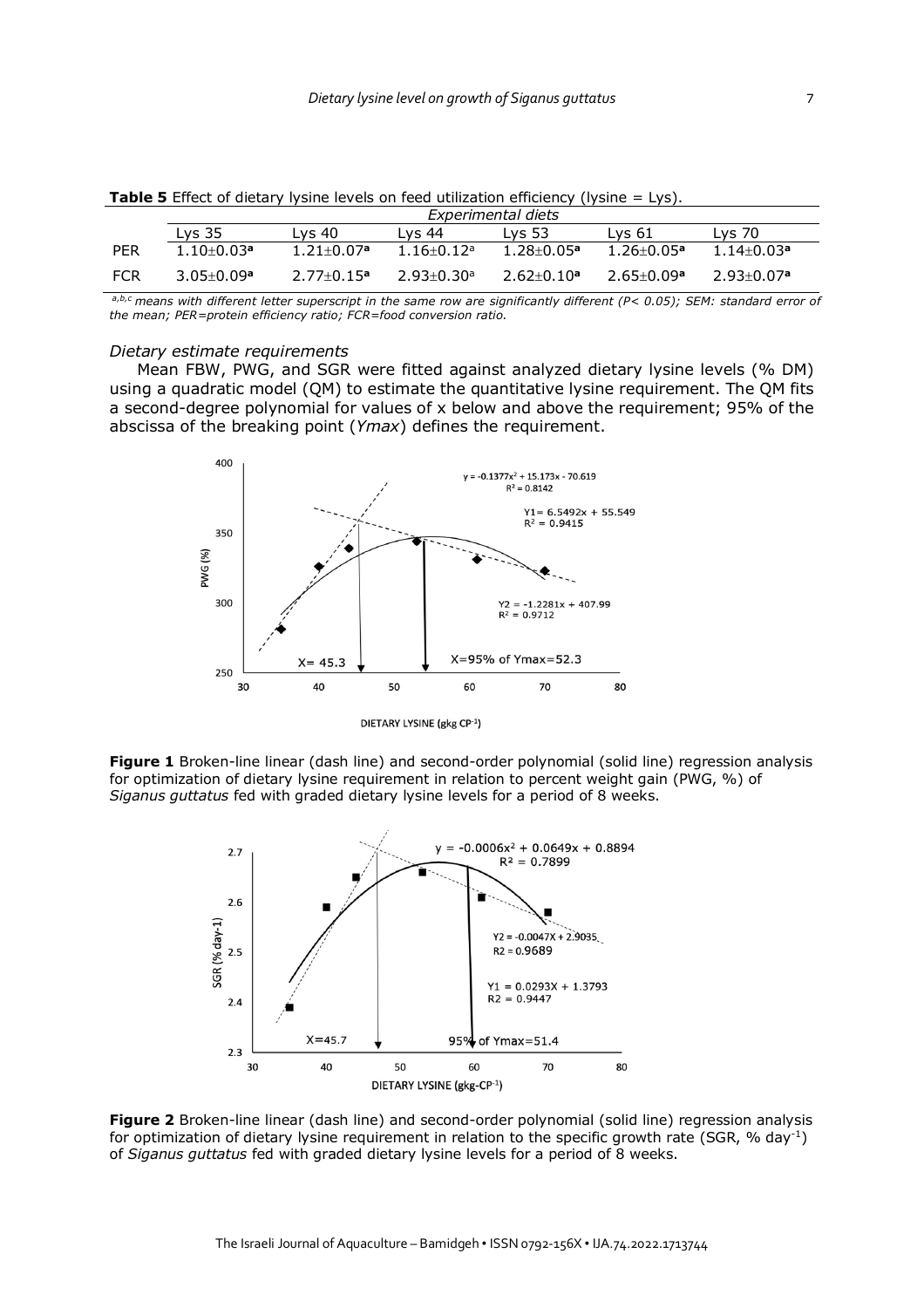| <b>Table &amp;</b> Elicet of Trolle on the Salvival rate of imacrinity rappithon |                               |
|----------------------------------------------------------------------------------|-------------------------------|
| Experimental rations                                                             | Survival rate (%)             |
| Lys <sub>35</sub>                                                                | $97.62 \pm 2.38$ <sup>a</sup> |
| $Lys$ 40                                                                         | $92.80 + 4.13$ <sup>a</sup>   |
| Lys $44$                                                                         | $85.71 \pm 8.25$ <sup>a</sup> |
| Lys $53$                                                                         | 92.85 $\pm$ 4.13 <sup>a</sup> |
| Lys <sub>61</sub>                                                                | $95.23 \pm 2.38$ <sup>a</sup> |
| Lvs 70                                                                           | $90.47 \pm 2.38$ <sup>a</sup> |

**Table 6** Effect of lysine on the survival rate of fingerlings rabbitfish

*a,b,c different characters in the same row have a statistically significant difference (P< 0,05); SEM: Sample mean standard error*

#### **Discussion**

In formulating feeds for aquaculture species, information on individual EAA requirements is important in replacing or complementing animal protein sources with plant-based sources to decrease costs. Protein source and quality in amino acid profiles in diets are essential for maximum growth in fish (Ahmed and Khan, 2004).

As in other animals, fish require the same ten EAAs (Wilson & Cowey, 1985). EAA deficiency leads to suboptimal growth and diet utilization (Wilson and Halver, 1986) thus economic inefficiencies. Lysine is often one of the most limiting amino acids in commercial fish feeds (Harris, 1980). It serves an important role in the structure of collagen and regulates carnitine synthesis responsible for the transport of long-chain fatty acids into the mitochondria for the breakdown of lipids. Additionally, it is involved in maintaining acidbase concentrations and balances the osmotic pressure in the body (Chiu et al., 1988). Adding lysine to the diets of fish decreases mortality and inhibits fin rot (Li et al., 2009), and enhances protein deposition in the body.

Dietary lysine inclusion at an adequate level can enhance growth performance (Santiago and Lovell, 1988; Regmi et al., 2018). In the current study, growth indices (FBW, WG%, and SGR) were enhanced with the increasing LYS level up to 53  $a$  kg<sup>-1</sup> CP (=1.86%) CP) and growth retardation was observed with a subsequent increase in dietary LYS level. Suboptimal growth beyond the optimum level of dietary LYS might be due to the excess catabolism of LYS to generate energy with increased ammonia production causing stress, and leading to reduced growth of fish (Takishita et al., 2009; Liao et al., 2015; Kotzamanis et al., 2021). Dietary lysine at satisfactory levels could increase the growth of freshwater reared GIFT juveniles (Prabu et al., 2020). Similarly, growth performance was also improved in *Oreochromis niloticus* due to feeding optimal dietary LYS levels (Hua et al., 2019; de Souza Romaneli et al., 2021). In the current study, feed and nutrient utilization (FCR and PER) were not influenced by the dietary LYS contrary to the observation of Furuya et al. (2012) and Ovie and Eze (2010) in freshwater reared *O. niloticus*.

Lysine is often used as a reference amino acid because of its critical role in protein deposition, interaction with other amino acids, and critical physiological roles (Ball et al., 2007; Robinson and Li, 2007). The so-called ideal protein concept in which both EAA and NEAA are limited makes use of the utilization of lysine to estimate the requirements of the rest of the amino acids (van Milgen and Dourmad, 2015).

Fitting the PWG in broken-line linear and second-order polynomial regression model, the optimal LYS requirement in the diet of the orange-spotted siganid was determined as 45.3 and 54.1 gkg<sup>-1</sup> CP, respectively (equivalent to 15.9 and 18.3 g $kg^{-1}$  diet, respectively) (**Figure 1**) and based on SGR, the optimal LYS requirement in the diet was found to be 45.7 and 51.4 gkg<sup>-1</sup> CP, respectively, equivalent to 16.0 and 18.0 g·kg<sup>-1</sup> diet, respectively) (**Figure 2**). Thus, the overall optimal LYS requirement in the diet of *Siganus guttatus* ranged between 15.9 and 18.3  $q \cdot kq^{-1}$  diets. The estimated range of dietary requirement level of lysine in the present study for the orange-spotted siganid were within a 2-unit of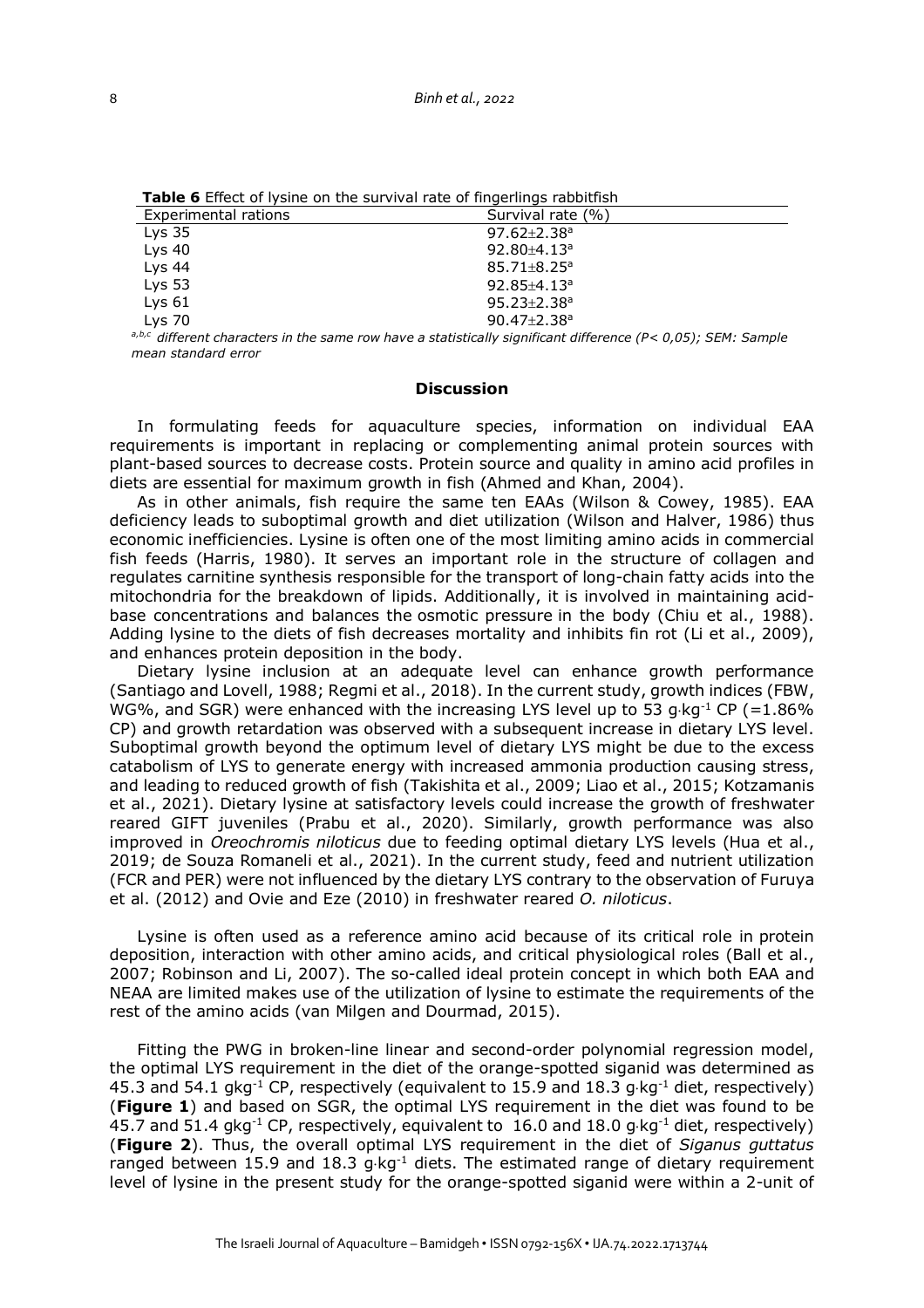the value for the GIFT, Nile tilapia *Oreochromis niloticus*, milkfish *Chanos chanos* and Asian seabass *Lates calcalifer* (**Table 7**). Values found for the Atlantic salmon *Salmo salar*, rainbow trout *Oncorhynchus mykiss*, Nile tilapia *Oreochromis niloticu*s, hybrid striped bass *Morone chrysops X Morone saxatilis*, the African catfish *Clarias gariepinus*, coho salmon *Oncorhyncus kisutch*, red drum *Sciaenops ocellatus*, scat *Scatophagus argus*, golden pompano *Trachinotus ovatus*, Japanese yellowtail *Seriola quinqueradiata* and common carp *Cyprinus carpio* were all lower than the requirement level estimated in the present study. However, estimates were higher in the Indian major carp *Cirrhinus mrigala,* silver perch *Bidyanus bidyanus*, cobia *Rachycentron canadum*, Atlantic cod *Gadus morhua*, Chinese sucker *Myxoprinus asiaticus*, silver pompano *Trachinotus blochii*, catla *Catla catla*, Japanes seabass *Lateolabrax japonicus*, striped bass Morone saxatilis, totoaba *Totoaba mcdonaldi*, golden pompano Trachinotus ovatus, Japanese flounder *Paralycthys olivaceous* and red seabream *Pagrus major* (**Table 7**). Furthermore, previous studies indicate that dietary LYS requirement may be influenced by species, body size, life stage, dietary composition, salinity and other water quality parameters etc. (De Silva and Perera, 1985; Dairiki et al.,

| $q \cdot$ kg <sup>-1</sup> diet | Common name            | Species                            | Authors                        |
|---------------------------------|------------------------|------------------------------------|--------------------------------|
| 12.6                            | Atlantic salmon        | Salmo salar                        | Espe et al., 2007              |
| 13.0                            | Rainbow trout          | Oncorhynchus mykiss                | Kim et al., 1992               |
| 13.1                            | Nile tilapia           | Oreochromis niloticus              | Furuya et al., 2013            |
| 14.0                            | Hybrid striped bass    | Morone chrysops X Morone saxatilis | Griffin et al., 1992           |
| 14.2                            | Nile tilapia           | Oreochromis niloticus              | Furuya et al., 2004            |
| 14.3                            | Nile tilapia           | Oreochromis niloticus              | Santiago & Lovell 1988         |
| 14.3                            | African catfish        | Clarias gariepinus                 | Fagbenro et al., 1998          |
| 14.4                            | Nile tilapia           | Oreochromis niloticus              | Furuya et al., 2006            |
| 14.4                            | Nile tilapia           | Oreochromis niloticus              | Nguyen and Davis, 2016         |
| 14.6                            | Nile tilapia           | Oreochromis niloticus              | Michelato et al., 2016         |
| 15.2                            | Nile tilapia           | Oreochromis niloticus              | Furuya et al., 2012            |
| 15.2                            | Coho salmon            | Oncorhynchus kisutch               | Arai & Ogata, 1991             |
| 15.5                            | Red drum               | Sciaenops ocellatus                | Craig & Gatlin, 1992           |
| 15.6                            | Nile tilapia           | Oreochromis niloticus              | Diogenes et al., 2016          |
| 15.9                            | Nile tilapia           | Oreochromis niloticus              | do Nascimento et al., 2020     |
| 16.4                            | Spotted scat           | Scatophagus argus                  | Binh et al., 2021              |
| 16.7                            | Golden pompano         | Trachinotus ovatus                 | Stites et al., 2022            |
| 17.0                            | Nile tilapia           | Oreochromis niloticus              | Liebert and Benkendorff, 2007  |
| 17.8                            | Japanese yellowtail    | Seriola quinqueradiata             | Ruchimat et al., 1997          |
| 18.0                            | Nile tilapia           | Oreochromis niloticus              | Bomfim et al., 2010            |
|                                 |                        |                                    |                                |
| 18.8                            | Tilapia                | GIFT                               | Prabu et al., 2020             |
| 19.2                            | Orange-spotted siganid | Siganus guttatus                   | Present study                  |
| 20.0                            | Milkfish               | Chanos chanos                      | Borlongan & Benitez, 1990      |
| 20.0                            | <b>GIFT Tilapia</b>    | Oreochromis niloticus              | Garg et al. (2022)             |
| 20.6                            | Asian sea bass         | Lates calcalifer                   | Murillo-Gurrea et al., 2001    |
| 22.0                            | Common carp            | Cyrprinus carpio                   | Nose, 1979                     |
| 23.0                            | Indian major carp      | Cirrhinus mrigala                  | Murthy & Varghese 1997         |
| 23.2                            | Nile tilapia           | Oreochromis niloticus              | Takishita et al., 2009         |
| 23.2                            | Silver perch           | Bidyanus bidyanus                  | Yang et al., 2011              |
| 23.3                            | Cobia                  | Rachycentron canadum               | Zhou et al., 2007              |
| 23.8                            | Atlantic cod           | Gadus morhua                       | Grisdale-Helland et al., (2011 |
| 24.2                            | Chinese sucker         | Myxocyprinus asiaticus             | Lin et al., 2013               |
| 24.3                            | silver pompano         | Trachinotus blochii                | Ebaneezar et al., 2019         |
| 24.9                            | Nile tilapia           | Oreochromis niloticus              | Ovie and Eze, 2010             |
| 24.9                            | Catla                  | Catla catla                        | Ravi & Devaraj, 1991           |
| 24.9                            | Japanese sea bass      | Lateolabrax japonicus              | Mai et al., 2006               |
| 27.0                            | Striped bass           | Morone saxatilis                   | Small & Soares, 2008           |
| 27.8                            | Totoaba                | Totoaba macdonaldi                 | Madrid et al., 2019            |
| 29.4                            | Golden pompano         | Trachinotus ovatus                 | Du et al. (2011)               |
| 33.0                            | Japanese flounder      | Paralichthys olivaceous            | Forster & Ogata, 1998          |

**Table 7** List of lysine requirement (gkg-1 diet) of some aquaculture fish in literature.

2007; He et al., 2013; Nguyen and Davis, 2016; de Souza Romaneli et al., 2021).

Normally, dietary amino acids at optimum levels promote protein synthesis in fish by inhibiting amino acid catabolism in the presence of sufficient non-protein energy sources (Benevenga et al., 1993). However, deficient or excessive LYS in feed can increase amino acid catabolism for energy production at the cost of body protein synthesis, accretion, and growth (Mai et al., 2006). Therefore, high dietary LYS did not promote protein synthesis since it would imbalance the normal protein metabolism (Wilson and Halver, 1986).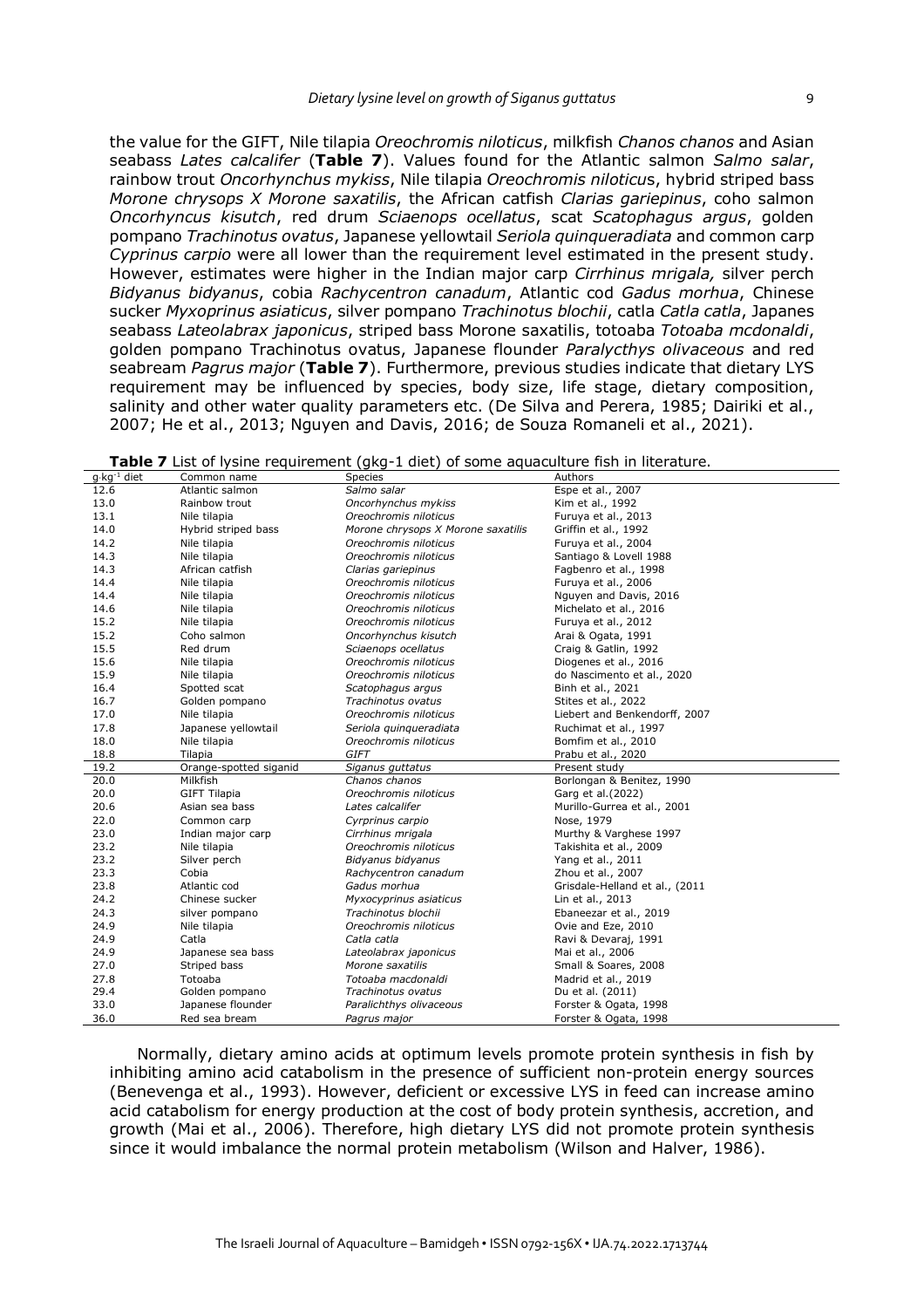Many studies have shown that lysine deficiency reduces appetite leading to reduced feed intake, reduced feed efficiency, and slow growth in many fish species such as freshwater catfish (Tantikitti and Chimsung, 2001), and Indian carp (Ahmed and Khan, 2004). Reduced fish PWG at lysine levels higher than the estimated optimum in the present study may be due to an adverse effect (lysine-arginine interaction) and an excess of free lysine (Wilson, 1985). Studies on salmon by Kaushik and Fauconneau (1984) show that there is an opposing metabolic effect between lysine and arginine, the authors found that increasing dietary lysine levels affected urea and arginine content in plasma as well as ammonia excretion. Excess lysine reduces arginine breakdown (Kaushik et al., 1998).

In conclusion, the lysine requirement level for juvenile rabbitfish was estimated using the combined broken-line linear and second-order polynomial regression analyses of the percent weight gain (PWG) and specific growth rate (SGR) against dietary lysine level to be between 15.9 and 18.3 g $kq^{-1}$  diets (=45.3 and 52.3 g $kq^{-1}$  CP).

#### **References**

**Ahmed, I., Khan, M.A., 2004.** Dietary lysine requirement of fingerling Indian major carp, *Cirrhinus mrigala* (Hamilton). *Aquaculture*, 235, 499–511. https://doi.org/10.1016/j.aquaculture.2003.12.009 **Akiyama, T., Oohara, I., Yamamoto, T., 1997.** Comparison of essential amino acid requirements with A/E ratio among fish species. *Fisheries Science* 63(6), 963–970. https:// doi.org/10.2331/fishsci.63.963.

**Andersen, S.M., Waagbø, R., Espe, M., 2016**. Functional amino acids in fish health and welfare. *Front. Biosci.* 8, 143–169. https://doi.org/10.2741/757.

**Arai, S., Ogata, H., 1991.** Quantitative amino acid requirements of fingerling coho salmon. M.R. Collie, J.P. McVey (Eds.), Proceedings of the Twentieth US–Japan Symposium on Aquaculture Nutrition, UJNR Department of Commerce, Newport, OR, USA (1991), pp. 19-28.

**Ball, R.O., Urschel, K.L., Pencharz, P.B., 2007**. Nutritional consequences of interspecies differences in arginine and lysine metabolism. *Journal of Nutrition* 137, 1626S–1641S.

**Basyari, A., Tanaka, H., 1989.** Studies on rearing of rabbitfish—1. Effect of different protein level on the growth of *Siganus jarus*. *Scientific report of Mariculture Research and Development Project (ATA-192) in Indonesia* 85:pp. 10-16.

**Benevenga, N.J., Gahl, M.J., Blemings, K.P., 1993**. Role of protein synthesis in amino acid catabolism. *Journal of Nutrition* 123 (2), 332–336. https://doi.org/10.1093/jn/123.suppl\_ 2.332.

Binh M.N, Dan V. T, Thuy T.T N, Chat T.T, Tram N.D.Q., Serrano Jr., A.E., 2021. Lysine requirement of the spotted scat *Scatophagus argus* (Linaeus, 1766). *The Israeli Journal of Aquaculture-Bamidgeh*. ISSN 0792-156X. https://doi.org/10.46989/001c.30713

**Bomfim, M.A.D., Lanna, E.A.T., Donzele, J.L., Quadros, M., Ribeiro, F.B., Sousa, M.P.D., 2010.** Lysine levels, based on the ideal protein concept, in diets for Nile tilapia fingerlings. *Rev. Bras. Zootec.* 39, 1–8. https://doi.org/10.1590/S151635982010000100001

**Borlongan, I.G., Benitez, L.V., 1990.** Quantitative Lysine Requirement of Milkfish (*Chanos chanos*) Juvenile. *Aquaculture* 87,341-347. https://doi.org/10.1016/0044-8486(90)90071-T

**Bwathondi, P.O.J., 1982.** Preliminary investigations on rabbitfish, *Siganus canaliculatus* cultivations in Tanzania. *Aquaculture* 27, 205-210. https://doi.org/10.1016/0044-8486(82)90058-8 **Carumbana, E.E. and Luchavez, J.A., 1979**. A comparative study of the growth rates of *Siganus canaliculatus*, *Siganus spinus* and *Siganus guttatus* reared under laboratory and semi-natural conditions in Southern Negros Oriental. Philipp. *Silliman J*., 26: 187-209.

**Chiu, Y., Austic, R., Rumsey, G., 1988**. Effect of feeding level and dietary electrolytes on the arginine requirement of rainbow trout (*Salmo gairdneri*). *Aquaculture* 69, 79–91. https://doi.org/10.1016/0044-8486(88)90188-3

**Craig, S.R., Gatlin III, D.M., 1992.** Dietary lysine requirement of juvenile red drum *Sciaenops ocellatus*. *J. World Aquacult. Soc*. 23, 133–137. https://doi.org/10.1111/j.1749- 7345.1992.tb00761.x

**Dairiki, J.K., Dias, C.T.D.S., Cyrino, J.E.P., 2007**. Lysine requirements of largemouth bass, *Micropterus salmoides*: a comparison of methods of analysis of dose-response trials data. *Journal of Applied Aquac.* 19 (4), 1–27. https://doi.org/10.1300/J028v19n04\_01.

**De Silva, S.S., Perera, M.K., 1985.** Effects of dietary protein level on growth, food conversion, and protein use in young *Tilapia nilotica* at four salinities. *Trans. Am. Fish. Soc.* 114 (4), 584–589. https://doi.org/10.1577/1548-8659(1985)114% 3C584:EODPLO%3E2.0.CO;2.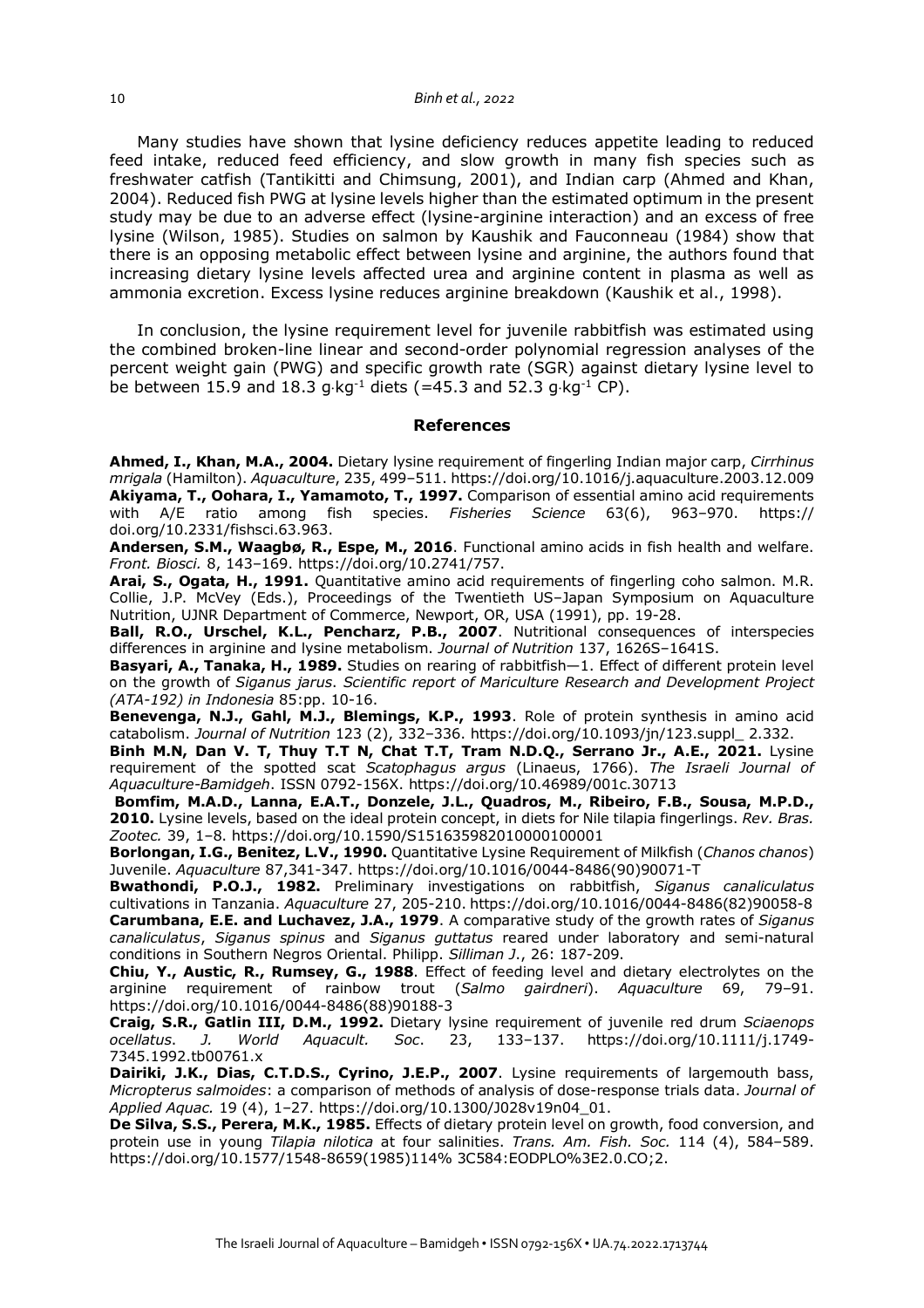**de Souza Romaneli, R., do Nascimento, T.M.T., Gous, R.M., de Paula Reis, M., Mansano, C.F.M., Khan, K.U., Fernandes, J.B.K., 2021**. Response of Nile tilapia (*Oreochromis niloticus*) to lysine: performance, body composition, maintenance and efficiency of utilization. *Aquaculture* 538, 736522. https://doi.org/10.1016/j. aquaculture.2021.736522.

**Dias, J., Arzel, J., Corraze, G., Kaushik, J., 2001**. Effects of dietary L-carnitine supplementation on growth and lipid metabolism in European seabass (*Dicentrarchus labrax*). *Aquac. Res.* 32 (1), 206–215. https://doi.org/10.1046/j.1355557x.2001.00016.x.

**Diogenes, A.F., Fernandes, J.B.K., Dorigam, J.C.P., Sakomura, N.K., Rodrigues, F.H.F., Lima, B.T.M., Gonçalves, F.H., 2016**. Establishing the optimal essential amino acid ratios in juveniles of Nile tilapia (*Oreochromis niloticus*) by the deletion method. *Aquac. Nutr.* 22 (2), 435– 443. https://doi.org/10.1111/anu.12262.

**do Nascimento, T.M.T., Mansano, C.F., Peres, H., Rodrigues, F.H., Khan, K.U., Romaneli, R.S., Fernandes, J.B., 2020**. Determination of the optimum dietary essential amino acid profile for growing phase of Nile tilapia by deletion method. *Aquaculture* 523, 735204. https://doi.org/10.1016/j.aquaculture.2020.735204.

**Du, Q., Lin, H.Z., Niu, J., Ding, X., Huang, Z., Chen, X., Chen, Y., 2011**. Dietary lysine requirements of juvenile pompano (*Trachinotus ovatus*). *Chin. J. Anim. Nutrit.* 23, 1725–1732. https://doi.org/10.5713/ajas.15.0627

**Ebaneezar, S., Vijayagopal, P., Srivastava, P.P., Gupta, S., Varghese, T., Prabu, D.L., Wilson, L., 2019.** Dietary lysine requirement of juvenile silver pompano, *Trachinotus blochii* (Lacepede, 1801). *Aquaculture* 511, 734234. https://doi.org/10.1016/j. aquaculture.2019.734234.

**Emata, A.C., 1991.** Milkfish, rabbitfish and mullet studies 1988-1991: a review. *A Lecture Note on Aquaculture*. Aquaculture Department, SEAFDEC, Tigbauan, Iloilo, Philippines, 15 pp.

**Espe, M., Lemme, A., Petri, A., El-Mowafi, A., 2007.** Assessment of lysine requirement for maximal protein accretion in Atlantic salmon using plant protein diets. *Aquaculture* 263, 168–178. **DOI:** 10.1016/j.aquaculture.2006.10.018

**Fagbenro, O.A., Balogun, A.M. Fasakin, E.A., Bello-Olusoji, O.A., 1998**. Dietary Lysine Requirement of the African Catfish *(Clarias gariepinus)*. *Journal of Applied Aquaculture* 8: 71-77. 10.3923/jfas.2013.94.100

**Forster I. & Ogata H.Y. (1998)** Lysine requirement of juvenile Japanese flounder *Paralichthys olivaceus* and juvenile red sea bream *Pagrus major*. *Aquaculture* 161, 131–142. https://doi.org/10.1007/s10499-005-0614-6

**Furuya, W.M., Botaro, D., Neves, P.R., Silva, L.C.R., Hayashi, C., 2004.** Lysine requirement of Nile Tilapia (*Oreochromis niloticus*), for grow-out phase. *Cienc. Rural* 34, 1571–1577. https://doi.org/10.1590/S0103-84782004000500038.

**Furuya, W.M., Graciano, T.S., Vidal, L.V.O., Xavier, T.O., Gongora, L.D., Righetti, J.S., Furuya, V.R.B., 2012**. Digestible lysine requirement of Nile tilapia fingerlings fed arginine-tolysinebalanced diets. *Rev. Bras. Zootec.* 41 (3), 485–490. https://doi. org/10.1590/S1516- 35982012000300003.

**Furuya, W.M., Michelato, M., Graciano, T.S., Vidal, L.V.O., Xavier, T.O., Furuya, V.R.B., de Moura, L.B., 2013.** Digestible lysine requirement of Nile tilapia from 86 to 227 g fed arginine to lysine balanced diets. *Semina* 34 (4), 1945–1954. https://doi.org/10.5433/1679- 0359.2013v34n4p1945.

**Furuya, W.M., Santos, V.G., Silva, L.C.R., Furuya, V.R.B., Sakaguti, E.S., 2006.** Digestible lysine requirements of Nile tilapia juveniles (Bras). *Rev. Bras. Zootec.* 35 (3), 937–942. https://doi.org/10.1590/S1516-35982006000400001.

**Furuya, W.M., Santos, V.G.D., Silva, L.C.R., Furuya, V.R.B., Sakaguti, E.S., 2006.**

**Garg, C.K., Sardar, P., Sahu, N.P., Maiti, M.K., Shamna, N., Varghese, T., Deo, A.D., Harikrishna, V., 2022**. Dietary lysine requirement of genetically improved farmed tilapia (GIFT) juvenile reared in inland saline water of 10 ppt salinity. *Aquaculture* 555, 738223. https://doi.org/10.1016/j.aquaculture.2022.738223.

**Griffin, M.E., Brown, P.B., Grant, A.L., 1992. The** dietary lysine requirement of juvenile hybrid striped bass. *J. Nutr.* 122, 1332–1337. https://doi.org/10.1093/jn/122.6.1332

**Grisdale-Helland, B., Gatlin, D.M., Corrent, E., Helland, S.J., 2011.** The minimum dietary lysine requirement, maintenance requirement and efficiency of lysine utilization for growth of Atlantic salmon smolts. *Aquac. Res.,* 42 (2011), pp. 1509-1529, 10.1111/j.1365-2109.2010.02743.x **Harris, L.E., 1980.** Feedstuffs. UNDP/FAO, Rome, Italy.

**He, J.Y., Tian, L.X., Lemme, A., Gao, W., Yang, H.J., Niu, J., Liu, Y.J., 2013.** Methionine and lysine requirements for maintenance and efficiency of utilization for growth of two sizes of tilapia (*Oreochromis niloticus*). *Aquac. Nutr.* 19 (4), 629–640. https://doi. org/10.1111/anu.12012.

**Horstmann, U.. 1975.** Some aspects of the mariculture of different siganid species in the Philippines. *Philipp. Sci.,* 12: 5-20.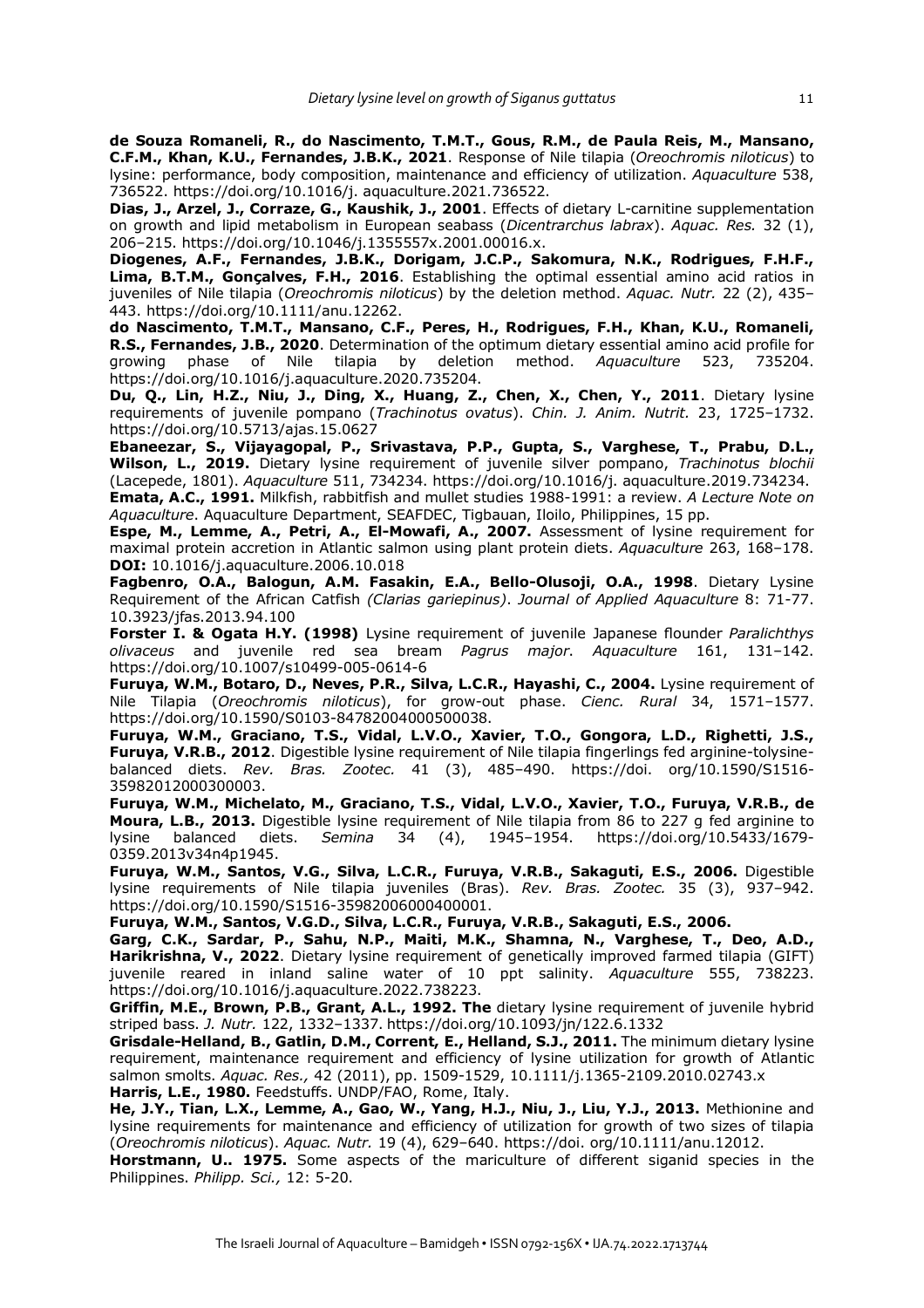**Hua, K., Suwendi, E., Bureau, D.P., 2019**. Effect of body weight on lysine utilization efficiency in Nile Tilapia (*Oreochromis niloticus*). *Aquaculture* 505, 47–53. https:// doi.org/10.1016/j.aquaculture.2019.02.030. *Journal of Animal Science and Biotechnology* 6(15), 11 pages. DOI 10.1186/s40104-015-0016-1

**Kaushik S.J, Fauconneau, B., Terrier L., Gras, J., 1988**. Arginine requirement and status assessed by different biochemical indices in rainbow trout (*Salmo gairdneri* R.). *Aquaculture* 70:75- 95. https://doi.org/10.1016/0044-8486(85)90154-1

**Kaushik, S.J., Fauconneau, B., 1984**. Effects of lysine administration on plasma arginine and on some nitrogenous catabolites in rainbow trout. *Comp. Biochem. Physiol.* 79A( 3): 459-462.

**Khan, M.A., Abidi, S.F., 2011.** Effect of dietary L-lysine levels on growth, feed conversion, lysine retention efficiency and haematological indices of *Heteropneustes fossilis* (Bloch) fry. *Aquac. Nutr.* 17 (2), 657–667. https://doi.org/10.1111/j.13652095.2010.00815.x.

**Kim, K.-I., Kayes, T.B., Amundson, C.H., 1992.** Requirements for lysine and arginine by rainbow trout (*Oncorhynchus mykiss*). *Aquaculture* 106, 333–344. https://doi.org/10.1016/0044- 8486(92)90265-M

**Kotzamanis, Y., Fawole, F.J., Brezas, A., Kumar, V., Fontanillas, R., Antonopoulou, E., Ilia, V., 2021.** Dietary lysine requirement of greater amberjack juvenile (*Seriola dumerili*, Risso, 1810). *Aquac. Nutr.* 27 (6), 2107–2118. https://doi.org/10.1111/ anu.13344.

**Li, P., Mai, K., Trushenski, J., Wu, G., 2009**. New developments in fish amino acid nutrition: towards functional and environmentally oriented aquafeeds. *Amino Acids* 37(1):p.43-53. https://doi.org/10.1007/s00726-009-0320-1

**Liao, S.F., Wang, T., Regmi, N., 2015.** Lysine nutrition in swine and the related monogastric animals: muscle protein biosynthesis and beyond. *Springerplus* 4 (1), 1–12. https://doi.org/10.1186/s40064-015-0927-5.

**Liebert, F., Benkendorff, K., 2007.** Modeling lysine requirements of *Oreochromis niloticus* due to principles of the diet dilution technique. *Aquaculture* 267 (1–4), 100–110. https://doi.org/10.1016/j.aquaculture.2007.02.022.

**Lin, Y., Gong, Y., Yuan, Y., Gong, S., Yu, D., Li, Q., Luo, Z., 2013.** Dietary L-lysine requirement of juvenile Chinese sucker, *Myxocyprinus asiaticus*. *Aquac. Res*., 44, pp. 1539-1549. https://doi.org/10.1111/j.1365-2109.2012.03161.x

**Madrid, J., Pohlenz, C., Viana, M.T., Lazo, J.P., 2019**. Dietary lysine requirement for juvenile, *Totoaba macdonaldi*. *Aquaculture* 500, 92–98. https://doi.org/10.1016/j. aquaculture.2018.10.003. **Mai, K.,Zhang., L., Ai, Q., Duan, Q., Zhang, C., Li, H., Wan, J., Liufu, Z., 2006**. *Dietary lysine requirement of juvenile Japanese seabass (Lateolabrax japonicus). Aquaculture* 258, 535–542. https://doi.org/10.1016/j.aquaculture.2006.04.043

**Michelato, M., de Oliveira Vidal, L.V., Xavier, T.O., de Moura, L.B., de Almeida, F.L.A., Pedrosa, V.B., Furuya, W.M., 2016**. Dietary lysine requirement to enhance muscle development and fillet yield of finishing Nile tilapia. *Aquaculture* 457, 124–130. https://doi.org/10.1016/j.aquaculture.2016.02.022.

**Milgen, J.v., Dourmad, J.-Y., 2015**. Concept and application of ideal protein for pigs

**Munro, I.S.R., 1967.** Spine-feet, rabbittish (suborder Siganoidei; family Siganidae). In: *The Fishes of New Guinea*. Port Moresby, New Guinea Department of Agriculture, Stock and Fisheries, pp. 472- 479.

**Murillo-Gurrea, D.P., Coloso, R.M., Borlongan, I.G., Serrano Jr., A.E., 2001.** Lysine and arginine requirements of juvenile Asian sea bass (*Lates calcarifer*). *J. Appl. Ichthyol.*, 17 (2001), pp. 49-53. https://doi.org/10.1046/j.1439-0426.2001.00242.x

**Murthy H.S. & Varghese T.J. (1997)** Dietary requirements of juveniles of the Indian major carp, *Labeo rohita*, for the essential amino acid lysine. *Israeli Journal of Aquaculture (Bamidgeh)* 49, 19– 24.

**National Research Council (NRC), 2011.** *Nutrient Requirements of Fish and Shrimp.* National Academies Press, Washington DC, pp. 70–76. https://doi.org/10.17226/ 13039.

**Nguyen, L., Davis, D.A., 2016.** Comparison of crystalline lysine and intact lysine used as a supplement in practical diets of channel catfish (*Ictalurus punctatus*) and Nile tilapia (*Oreochromis niloticus*). *Aquaculture* 464, 331–339. https://doi.org/10.1016/j. aquaculture.2016.07.005.

**Nose, T., Arai, S., Lee, D.L., Hashimoto, Y., 1974**. A note on amino acids essential for growth of young carp. *Bull. Jpn. Soc. Sci. Fish.* 40 (9), 903–908. https://doi.org/10.2331/suisan.40.903.

**Ovie, S.O., Eze, S.S., 2010.** Lysine requirement and its effect on the body composition of *Oreochromis niloticus* fingerlings. In: *Proceedings of Fisheries Society of Nigeria* (FISON), Badagry, Nigeria 25th–29th OCTOBER 2010, pp. 573–579. http://hdl.ha ndle.net/1834/38235.

Parazo, M.M., 1990. Effect of dietary protein and energy level on growth, protein utilization and carcass composition of rabbitfish, *Siganus guttatus*. *Aquaculture* 86: 41-49. https://doi.org/10.1016/0044-8486(90)90220-H